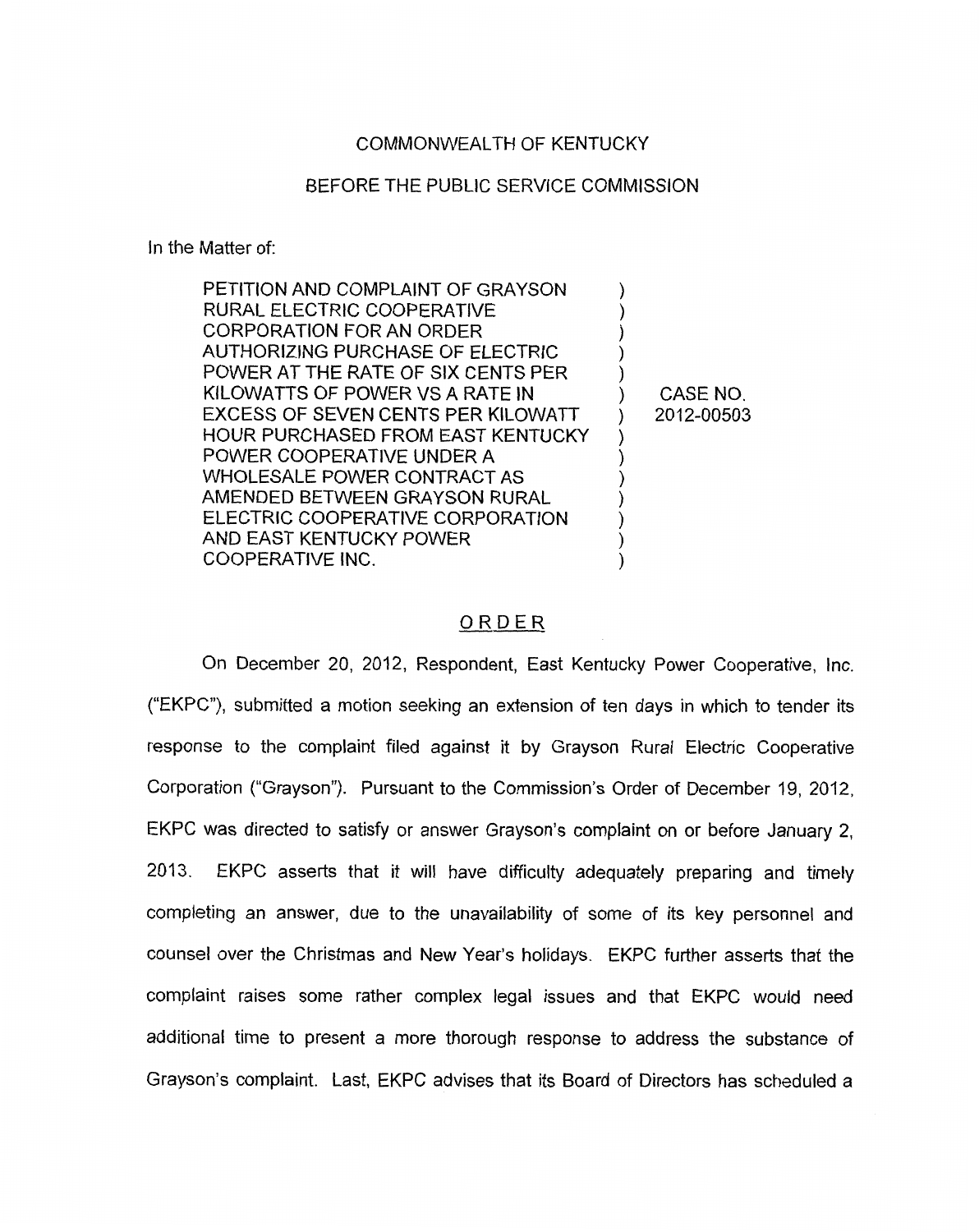special meeting on January 2, 2013 to discuss the instant matter, as well as a separate civil action involving Grayson. A brief extension of time to file an answer would allow it to receive and implement the Board's guidance in responding to the instant proceeding.

Having reviewed the motion and being otherwise sufficiently advised, the Commission finds that EKPC has established good cause to permit it an extension of ten days in which to file its answer.

IT IS THEREFORE ORDERED that:

- 1. EKPC's motion for an extension of time to file its answer is granted.
- 2. EKPC shall file its answer no later than January 12, 2013.

By the Commission



ATTE e/Director

Case No. 2012-00503